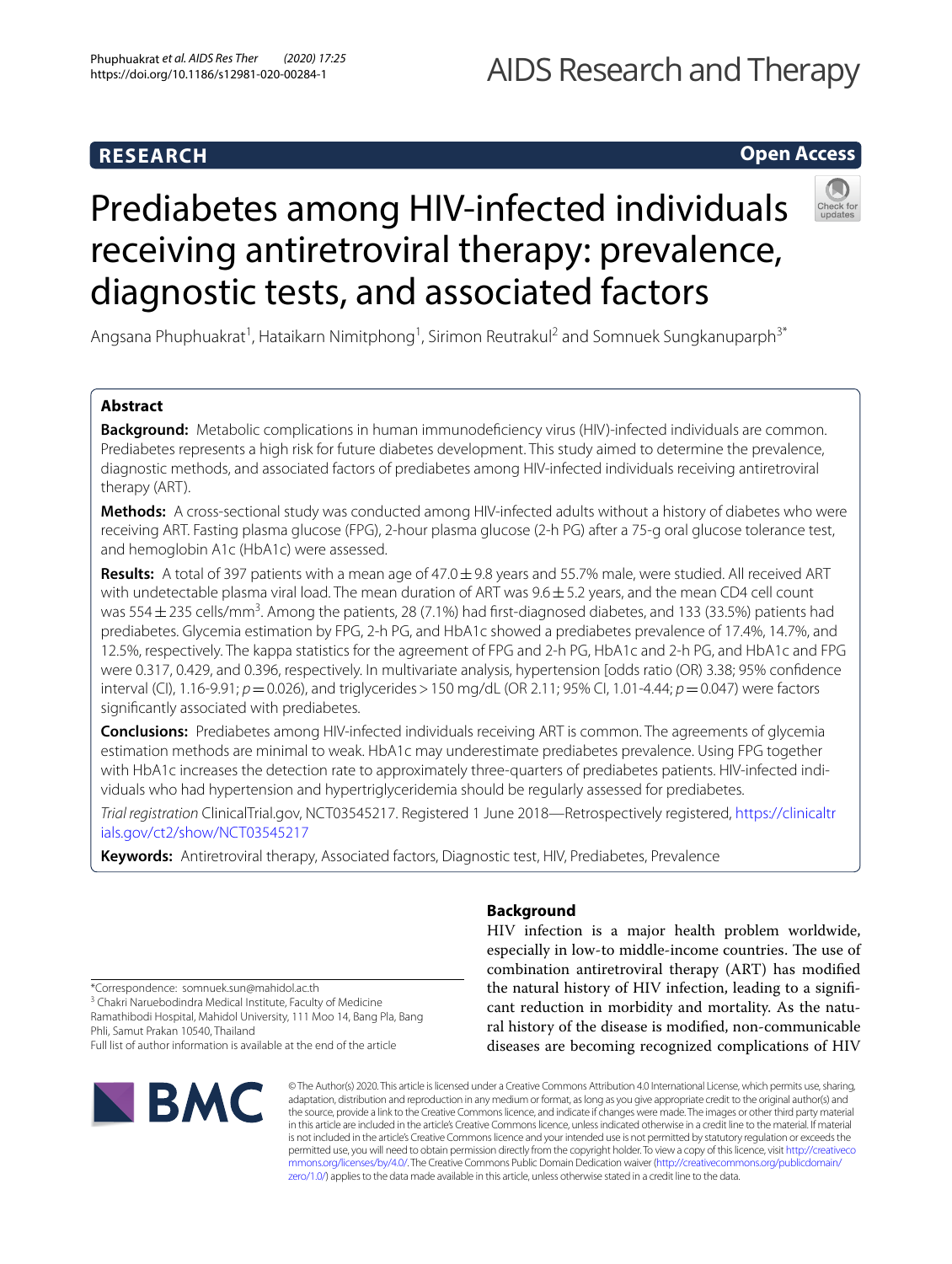infection, including insulin resistance, type 2 diabetes (DM), and dyslipidemia. A study in the United States revealed that the incidence and prevalence of DM in HIV-infected men with ART exposure was approximately four times greater than that of HIV-seronegative men [\[1](#page-6-0)]. While ART suppresses HIV replication, chronic infammation and immune activation are still ongoing. These are known to increase the risk of metabolic and cardiovascular diseases [\[2](#page-6-1), [3\]](#page-6-2). Chronic systemic infammation resulting in dysregulation of glucose and lipid trafficking, utilization, storage [[4\]](#page-6-3) and elevated infammatory biomarker levels is linked to an increased incidence of DM among HIV-infected patients [[5](#page-6-4)].

Prediabetes, a condition in which blood sugars are elevated but not yet meeting the criteria for DM, represents a high risk for future diabetes development. The conversion rate to DM varied among the diferent populations but was estimated to be between 5 and 11% yearly [\[6](#page-6-5), [7](#page-6-6)], and up to 70% of people with prediabetes will eventually develop  $DM$  [\[8](#page-6-7)]. People with prediabetes may have concomitant nephropathies, chronic kidney disease, neuropathies, diabetic retinopathy and macrovascular diseases that are traditionally considered to be complications of diabetes  $[9-14]$  $[9-14]$  $[9-14]$ . It is well established that diabetes can be prevented or delayed in prediabetes patients using medications such as metformin and/or intensive lifestyle interventions [\[6](#page-6-5), [15,](#page-6-10) [16\]](#page-6-11). Caring for patients with prediabetes focused on prevention of the progression to diabetes and minimization of the potential consequences of prediabetes. Therefore, the detection of prediabetes in HIV-infected patients is crucial to identify those who need interventions to reduce future diabetes risk.

The information on prevalence, diagnostic methods, and predicting factors of prediabetes among HIVinfected patients receiving ART are, however, scanty [\[17](#page-6-12)]. Previous studies have shown the inaccuracy of hemoglobin A1c (HbA1c) in HIV-infected individuals [\[18](#page-6-13), 19. The objectives of this study were to determine the prevalence of prediabetes, the agreement of prediabetes diagnostic methods, and its associated factors among HIV-infected individuals receiving ART.

# **Methods**

# **Study design and participants**

A cross-sectional study was conducted among HIVinfected adults who received ART and had undetectable plasma viral load (HIV viral load<40 copies/mL), and followed up at an infectious disease clinic in a university hospital in Bangkok, Thailand. HIV-infected individuals who were receiving ART were consecutively recruited from September 2017 to April 2018. Patients with a history of previously diagnosed DM or using anti-diabetic therapy were excluded. Ethics approvals were obtained from the institutional review boards and informed consent was obtained from participants prior to enrollment.

Patient's information including age, gender, family history of DM in frst degree relatives, history of smoking (currently smoking and previous history of smoking), history of alcohol drinking (currently drinking and previous history of drinking), underlying diseases, duration of known HIV infection, ART regimens, duration of ART, CD4 cell counts, anti-hepatitis C virus (HCV) result, serum creatinine and estimated glomerular fltration rate (eGFR) were collected. Hemoglobin (Hb), hematocrit (Hct), and mean corpuscular volume (MCV) were extracted from complete blood count. Anemia was defned as Hb levels < 12.0  $g/dL$  in women and < 13.5  $g/dL$  in men [\[20](#page-7-0)]. Hypertension, dyslipidemia, nonalcoholic fatty liver disease, cancer, cerebrovascular disease, coronary artery disease, and chronic kidney disease were categorized as "yes" if the participants had a documented diagnosis of these conditions or were taking medications. The participants were asked if they performed regular physical activity (continuous non-sedentary behavior for more than 10 min that resulted in an increased respiratory rate or heart rate), as well as the duration of sedentary behavior (sitting or reclining, but not include sleeping).

# **Anthropometric measurements and laboratory analysis**

All anthropometric measurements and blood tests were performed after an overnight fast (8 to 10 h). Each patient was clinically assessed for body weight, body mass index (BMI), neck circumference, waist circumference, and hip circumference. Weight was measured with participants wearing light clothing and no shoes. BMI was calculated as weight  $(kg)/height<sup>2</sup>$  (m<sup>2</sup>). All circumferences were measured to the nearest 0.1 cm using a tape measure. Neck circumference was measured by placing the superior border of the tape measure just below the laryngeal prominence and applied perpendicular to the long axis of the neck. Waist circumference was determined at the umbilical level and hip circumference was measured over non-restrictive underwear at the level of the maximum extension of the buttocks posteriorly on a horizontal plane.

For biochemical parameters, after an overnight fast, a 75 g oral glucose tolerance test (OGTT) was performed. Blood samples were obtained at 0 min for fasting plasma glucose (FPG), HbA1c, lipid profles, liver function tests, serum creatinine, and at 120 min for 2-hour plasma glucose (2-h PG). The HbA1c assay performed in this study has been certifed by the National Glycohemoglobin Standardization Program. Patients were divided into three groups: normal, prediabetes and DM [[21\]](#page-7-1). Prediabetes was defned as FPG between 100 and 125 mg/dL, or 2-h PG between 140 and 199 mg/dL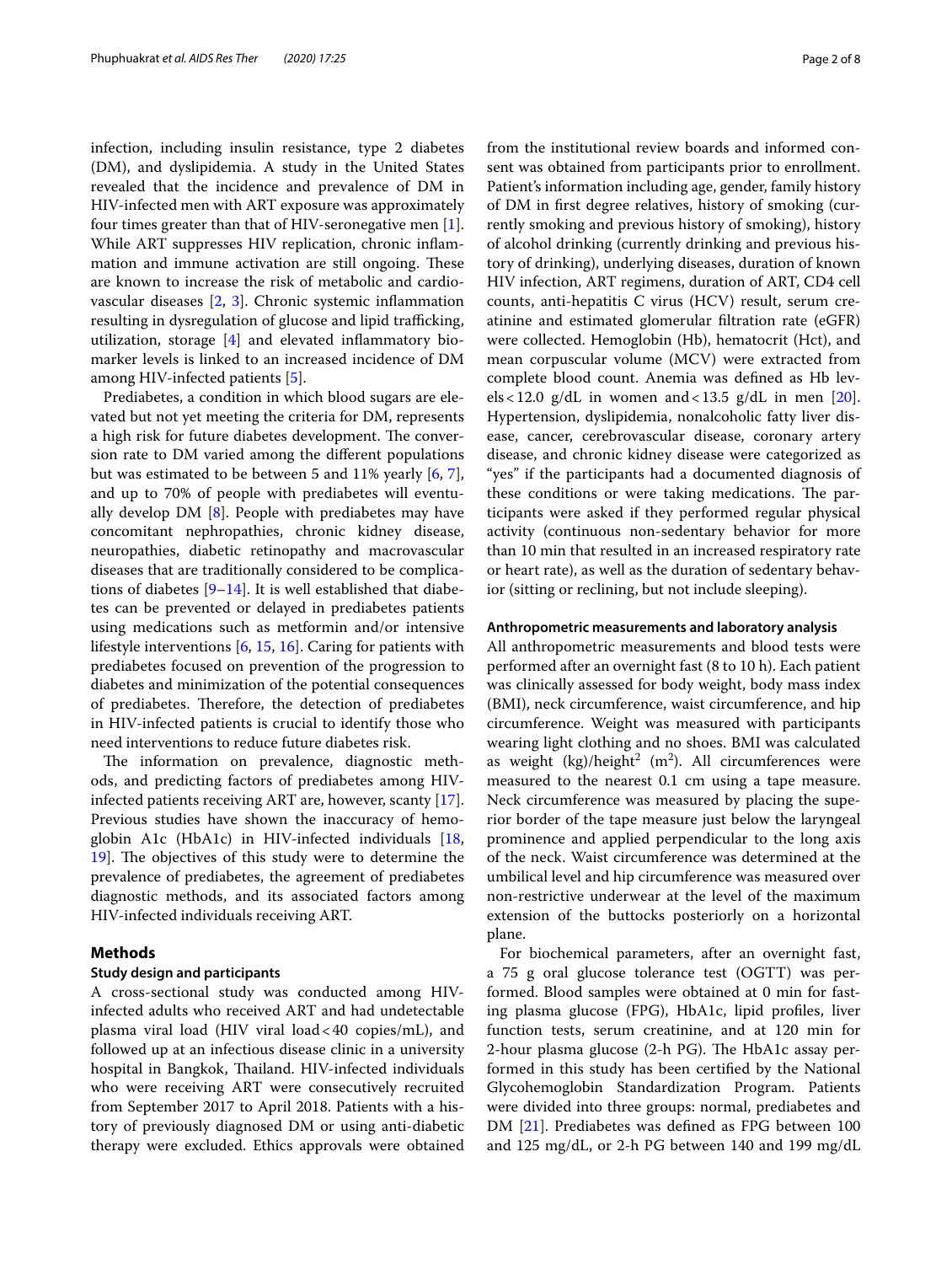following a 75-g OGTT, or an HbA1c between 5.7% and  $<6.5\%$  [[21\]](#page-7-1). DM was defined as an FPG > 126 mg/dL, or a 2-hr  $PG \geq 200$  mg/dL following a 75-g OGTT, or a HbA1c ≥ 6.5% [[21\]](#page-7-1).

# **Statistical analysis**

A comparison of categorical data was performed using Chi square or Fisher's exact test. The one-way analysis of variance (ANOVA) or Kruskal–Wallis test was used to compare continuous data between groups. Tukey post hoc test was used to fnd means that are signifcantly different from each other. Kappa agreement was computed to estimate the agreement among the three diagnostic defnitions. Logistic regression was used to determine the factors associated with prediabetes. Variables that presented a *p*-value<0.2 from univariate logistic regression were considered in a multivariate logistic regression model. Odds ratio (OR) and its 95% confdence interval (CI) were estimated. All statistical analyses were performed using the Stata statistical software version 15.1.

# **Results**

# **Patient characteristics**

A total of 397 HIV-infected patients with a mean age of  $47.0 \pm 9.8$  years were recruited. Of all, 221 (55.7%) patients were male. The mean duration of known HIV infection was  $11.9 \pm 6.4$  years. All patients have received ART with a mean duration of  $9.6 \pm 5.2$  years and had undetectable plasma viral load. The mean CD4 cell count was  $554 \pm 235$  cells/mm<sup>3</sup>. Most patients (77.3%) were receiving non-nucleoside reverse transcriptase inhibitor (NNRTI) as the component of their current ART regimen. Anti-HCV was positive in 11 of 208 patients (5.3%).

Patients were divided into three groups: normal, prediabetes and DM. Of the 397 patients, 133 (33.5%) had prediabetes; 28 (7.1%) had frst-diagnosed DM, and the rest had normal glucose tolerance. Mean values of FPG: 2-h PG following a 75-g OGTT in patients with normal, prediabetes, and DM were  $89.8 \pm 5.7$ :  $98.6 \pm 19.0$ ,  $99.0 \pm 9.9$ :  $130.1 \pm 30.3$ , and  $129.5 \pm 32.7$ :  $248.2 \pm 54.9$  mg/dl, respectively. The mean HbA1c in the corresponding groups were  $5.2 \pm 0.3$ %,  $5.5 \pm 0.5$ %, and  $6.4 \pm 1.1$ %, respectively.

Table [1](#page-3-0) shows the baseline characteristics of patients in the three groups; normal, prediabetes, and diabetes. There was a significant difference in the mean age among groups. Patients who had normal glucose metabolism were younger than those who had prediabetes  $(p<0.001)$ and those who has diabetes ( $p=0.004$ ). There was no signifcant diference in age between the prediabetes and diabetes groups ( $p = 0.628$ ). Proportions of patients with hypertension and those with a family history of diabetes were also significantly different among groups  $(p < 0.001$ , both). The lifestyle of the participants in each group, as collected from self-reported physical activity and hours of sedentary behavior, was not significantly different. The proportions of patients receiving NNRTI and protease inhibitor (PI) were not diferent among the three groups.

For anthropometric measurements, neck and waist circumferences were signifcantly diferent among groups. Patients who had normal glucose metabolism had lower neck circumference than those who had prediabetes  $(p<0.001)$  and those who had diabetes  $(p=0.002)$ . There was no signifcant diference in neck circumference between prediabetes and diabetes groups  $(p=0.434)$ . Also, patients who had normal glucose metabolism had lower waist circumference than those who had prediabetes ( $p = 0.011$ ) and those who had diabetes ( $p = 0.006$ ). There was no significant difference in neck circumference between prediabetes and diabetes groups ( $p=0.316$ ).

For laboratory investigations, alanine transaminase, low-density lipoprotein (LDL)-cholesterol, total cholesterol/high-density lipoprotein (HDL)-cholesterol ratio, and triglycerides were signifcantly diferent among the three groups. Their levels were the greatest in the DM group and lowest in the normal group. Patients who had normal glucose metabolism had lower triglycerides than those who had prediabetes and those who had diabetes  $(p<0.001$ , both). There was no significant difference in triglycerides between prediabetes and diabetes groups  $(p=0.605)$ . eGFR was significantly different among groups. Patients who had normal glucose metabolism had higher eGFR than those who had prediabetes  $(p=0.008)$  and those who had diabetes  $(p=0.023)$ . There was no signifcant diference in eGFR between prediabetes and diabetes groups  $(p=0.602)$ . There was no statistically signifcant diference among groups regarding Hb, Hct, and MCV (*p*>0.05, all). Anti-HCV was previously performed in 208 of all patients. There was no statistically significant difference among groups ( $p=0.138$ ).

### **Measure of agreement**

Of those with prediabetes who completed all FPG, 2-h PG, and HbA1C measurements  $(n=129)$ , eight cases (6.2%) were determined by all three methods (Fig. [1](#page-4-0)). Eight cases (6.2%) were determined by FPG and 2-h PG, 7 cases (5.4%) were determined by 2-h PG and HbA1c, and 10 cases (7.8%) were determined by FPG and HbA1c. The diagnosis of prediabetes was determined by FPG alone in 40 cases (31.0%), 2-h PG alone in 33 cases (25.6%), and HbA1c alone in 23 cases (17.8%).

Tables [2](#page-4-1), [3](#page-4-2) and [4](#page-4-3) show analysis of the agreement between FPG and 2-h PG, HbA1c and 2-h PG, and HbA1c and FPG, respectively. Kappa coefficients showed  $p$ <0.001 in all pairs of the analysis. Kappa coefficient values were 0.317, 0.429, and 0.396 for the estimate of agreement between FPG and 2-h PG, HbA1c and 2-h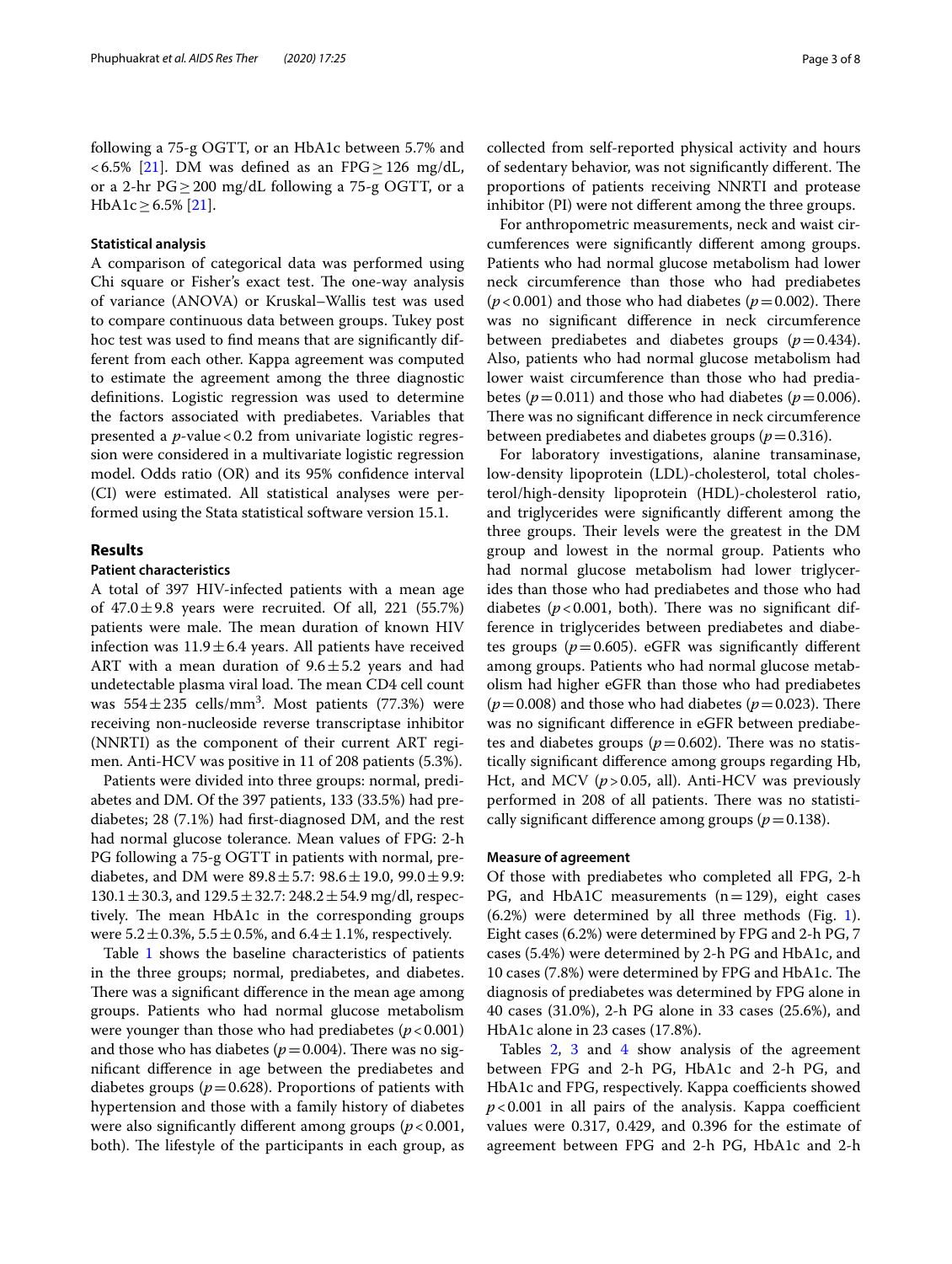# <span id="page-3-0"></span>**Table 1 Baseline characteristics of 397 study patients**

| Characteristics                                        | Normal $(n=236)$ | Prediabetes ( $n = 133$ ) | Diabetes $(n=28)$ | P-value |
|--------------------------------------------------------|------------------|---------------------------|-------------------|---------|
| Age, years, mean $\pm$ SD                              | $45.1 \pm 10.3$  | $49.4 \pm 8.6$            | $51.2 \pm 6.9$    | < .001  |
| Male gender, number (%)                                | 123 (52.1)       | 82 (61.7)                 | 16(57.1)          | 0.206   |
| Family history of diabetes, number (%)                 | 75 (32.3)        | 42 (32.3)                 | 20 (71.4)         | < 0.001 |
| History of smoking, number (%)                         | 75 (31.9)        | 54 (41.5)                 | 11 (39.3)         | 0.169   |
| History of alcohol drinking, number (%)                | 129 (54.9)       | 89 (68.5)                 | 16(57.1)          | 0.039   |
| Regular physical activity, number (%)                  | 193 (82.8)       | 112 (84.9)                | 23 (82.1)         | 0.867   |
| Sedentary behavior, hours per day, median (IQR)        | $5(3-8)$         | $5(2-8)$                  | $4(2-6)$          | 0.340   |
| Underlying diseases, number (%)                        |                  |                           |                   |         |
| Dyslipidemia                                           | 59 (25.1)        | 47 (35.6)                 | 11 (39.3)         | 0.054   |
| Hypertension                                           | 20(8.5)          | 29 (22.0)                 | 12 (42.9)         | < 0.001 |
| <b>NAFLD</b>                                           | 3(1.3)           | 7(5.3)                    | 1(3.6)            | 0.071   |
| Cancer                                                 | 4(1.7)           | 2(1.5)                    | 2(7.1)            | 0.170   |
| Others*                                                | 6(2.5)           | 5(3.8)                    | 1(3.6)            | 0.559   |
| Duration of HIV infection, years, mean $\pm$ SD        | $11.4 \pm 6.6$   | $12.6 \pm 5.8$            | $12.9 \pm 6.7$    | 0.168   |
| Type of ART regimen, number (%)                        |                  |                           |                   |         |
| NNRTI-containing                                       | 187 (79.6)       | 94 (70.7)                 | 20 (71.4)         | 0.284   |
| Pl-containing                                          | 43 (18.3)        | 33 (24.8)                 | 8(28.6)           | 0.097   |
| Duration of ART, years, mean ± SD                      | $9.1 \pm 5.2$    | $10.4 \pm 5.1$            | $10.2 \pm 5.2$    | 0.079   |
| CD4 cell counts, cells/mm <sup>3</sup> , mean $\pm$ SD | $549 \pm 223$    | $555 \pm 247$             | $694 \pm 271$     | 0.629   |
| Body weight, kg, mean ± SD                             | $60.6 \pm 13.0$  | $62.8 \pm 12.2$           | $65.3 \pm 10.4$   | 0.076   |
| Body mass index, kg/m <sup>2</sup> , mean $\pm$ SD     | $22.7 \pm 3.9$   | $23.4 \pm 3.9$            | $24.1 \pm 2.8$    | 0.080   |
| Neck circumference, cm, mean ± SD                      | $33.6 \pm 3.6$   | $35.1 \pm 3.7$            | $36.0 \pm 3.7$    | < 0.001 |
| Waist circumference, cm, mean ± SD                     | $81.2 \pm 9.9$   | $84.5 \pm 11.1$           | $87.6 \pm 7.1$    | < 0.001 |
| Hip circumference, cm, mean $\pm$ SD                   | $93.2 \pm 7.0$   | $94.7 \pm 9.5$            | $94.8 \pm 5.5$    | 0.178   |
| Alkaline phosphatase, U/L, mean ± SD                   | $94.6 \pm 33.8$  | $87.3 \pm 32.6$           | $92.6 \pm 34.2$   | 0.511   |
| Aspartate transaminase, U/L, mean ± SD                 | $32.4 \pm 24.6$  | $34.2 \pm 17.1$           | 38.7±16.4         | 0.681   |
| Alanine transaminase, U/L, mean ± SD                   | $35.1 \pm 24.4$  | $42.6 \pm 34.8$           | $57.2 \pm 41.0$   | < 0.001 |
| Albumin, $q/L$ , mean $\pm$ SD                         | $38.9 \pm 2.8$   | $38.2 \pm 5.5$            | $39.8 \pm 2.9$    | 0.485   |
| Total cholesterol, mg/dL, mean $\pm$ SD                | $200 \pm 37$     | $202 \pm 48$              | $227 \pm 62$      | 0.006   |
| HDL-cholesterol, mg/dL, mean $\pm$ SD                  | $51 \pm 14$      | $48 + 15$                 | $45 + 9$          | 0.028   |
| LDL-cholesterol, mg/dL, mean ± SD                      | $125 \pm 32$     | $123 \pm 38$              | $143 \pm 52$      | 0.032   |
| Total cholesterol/HDL-cholesterol ratio, mean ± SD     | $4.1 \pm 1.2$    | $4.4 \pm 1.5$             | $5.1 \pm 1.5$     | < 0.001 |
| Triglycerides, mg/dL, mean $\pm$ SD                    | $125 \pm 81$     | $186 \pm 143$             | $208 \pm 122$     | < 0.001 |
| Serum creatinine, mg/dL, mean ± SD                     | $0.8 \pm 0.2$    | $0.9 \pm 0.3$             | $0.9 \pm 0.2$     | 0.017   |
| eGFR, mL/min/1.73 m <sup>2</sup> , mean $\pm$ SD       | $97.6 \pm 17.6$  | $91.6 \pm 19.2$           | $87.9 \pm 17.9$   | 0.001   |
| Hemoglobin, g/dL, mean ± SD                            | $13.5 \pm 1.7$   | $13.9 \pm 1.8$            | $13.8 \pm 2.4$    | 0.104   |
| Hematocrit, %, mean ± SD                               | $39.6 \pm 4.6$   | $40.7 \pm 5.0$            | $41.0 \pm 6.0$    | 0.057   |
| Mean corpuscular volume (fL), mean $\pm$ SD            | 89.4 ± 12.9      | $90.5 \pm 11.7$           | $87.1 \pm 12.8$   | 0.407   |
| Anti-HCV positive, number (%) (n = 208)                | 4 of 128 (3.1)   | 6 of 64 (9.4)             | 1 of 16 $(6.3)$   | 0.138   |

ART=antiretroviral therapy; eGFR=estimated glomerular filtration rate; HCV=hepatitis C virus; HDL=high-density lipoprotein; LDL=low-density lipoprotein; NAFLD = nonalcoholic fatty liver disease; NNRTI = non-nucleoside reverse transcriptase inhibitor; PI = protease inhibitor

\*Including cerebrovascular disease, coronary artery disease and chronic kidney disease

Pairwise comparisons of the signifcant results by Tukey post hoc test

Age: normal vs. prediabetes *p*<0.001; normal vs. diabetes *p*=0.004; prediabetes vs. diabetes *p*=0.628

Neck circumference: normal vs. prediabetes *p*<0.001; normal vs. diabetes *p*=0.002; prediabetes vs. diabetes *p*=0.434

Waist circumference: normal vs. prediabetes  $p=0.011$ ; normal vs. diabetes  $p=0.006$ ; prediabetes vs. diabetes  $p=0.316$ 

Alanine transaminase: normal vs. prediabetes *p*=0.050; normal vs. diabetes *p*=0.001; prediabetes vs. diabetes *p*=0.048

Total cholesterol: normal vs. prediabetes *p*=0.924; normal vs. diabetes *p*=0.004; prediabetes vs. diabetes *p*=0.012

HDL-cholesterol: normal vs. prediabetes *p*=0.133; normal vs. diabetes *p*=0.070; prediabetes vs. diabetes *p*=0.492

LDL-cholesterol: normal vs. prediabetes *p*=0.846; normal vs. diabetes *p*=0.042; prediabetes vs. diabetes *p*=0.025

Total cholesterol:/HDL-cholesterol: normal vs. prediabetes *p*=0.052; normal vs. diabetes *p*<0.001; prediabetes vs. diabetes *p*=0.038

Triglyceride: normal vs. prediabetes *p*<0.001; normal vs. diabetes *p*<0.001; prediabetes vs. diabetes *p*=0.605

Serum creatinine: normal vs. prediabetes *p*=0.021; normal vs. diabetes *p*=0.289; prediabetes vs. diabetes *p*=0.999

eGFR: normal vs. prediabetes *p*=0.008; normal vs. diabetes *p*=0.023; prediabetes vs. diabetes *p*=0.602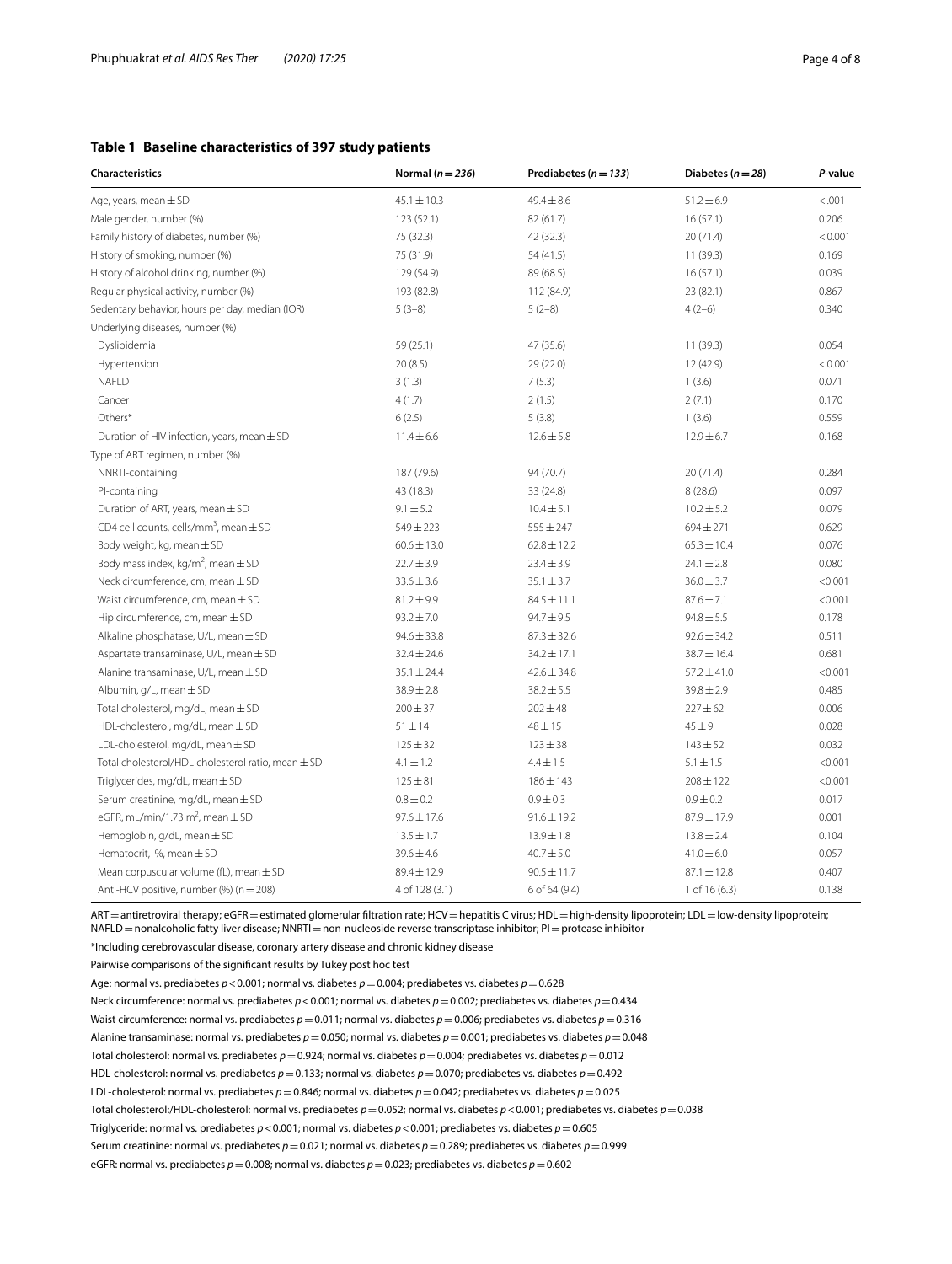

# <span id="page-4-1"></span><span id="page-4-0"></span>**Table 2 Analysis of the agreement between fasting plasma glucose and 2-hour plasma glucose (2-h PG) after performing 75-g oral glucose tolerance test (OGTT)**

|             | 2-h PG |         |       | <b>Total</b> |
|-------------|--------|---------|-------|--------------|
|             | < 140  | 140-199 | > 200 |              |
| <b>FPG</b>  |        |         |       |              |
| < 100       | 249    | 40      | 4     | 293          |
| $100 - 125$ | 51     | 16      | 0     | 67           |
| >126        | 0      | 0       | 21    | 21           |
| Total       | 300    | 56      | 25    | 381          |

*2-h PG* 2-hour plasma glucose, *CI* confdence interval, *FPG* fasting plasma glucose Kappa coefficient = 0.317; 95% CI 0.241-0.376 ( $P$ <0.001)

<span id="page-4-2"></span>**Table 3 Analysis of the agreement between HbA1C and 2-hour plasma glucose (2-h PG) after performing 75-g oral glucose tolerance test (OGTT)**

|             | 2-h PG   |          |       | <b>Total</b> |
|-------------|----------|----------|-------|--------------|
|             | < 140    | 140-199  | > 200 |              |
| HbA1c       |          |          |       |              |
| < 5.7       | 263      | 41       | 0     | 304          |
| $5.7 - 6.4$ | 33       | 15       | 0     | 48           |
| > 6.5       | $\Omega$ | $\Omega$ | 25    | 25           |
| Total       | 296      | 56       | 25    | 377          |

*2-h PG* 2-hour plasma glucose, CI confdence interval, *HbA1c* hemoglobin A1c Kappa coefficient = 0.429; 95% CI 0.360-0.519 ( $P$ <0.001)

PG, and HbA1c and FPG, respectively. After the exclusion of persons with anemia,  $MCV < 80$  or  $> 100$  fL, or eGFR $<$ 60 mL/min/1.73 m<sup>2</sup>, kappa coefficients values were 0.438 and 0.299 for the estimate of agreement

<span id="page-4-3"></span>

|  | Table 4 Analysis of the agreement between hemoglobin |  |
|--|------------------------------------------------------|--|
|  | A1c and fasting plasma glucose                       |  |

|             | <b>FPG</b> | <b>Total</b> |            |     |
|-------------|------------|--------------|------------|-----|
|             | < 100      | 100-125      | $\geq$ 126 |     |
| HbA1c       |            |              |            |     |
| < 5.7       | 266        | 50           | $\Omega$   | 316 |
| $5.7 - 6.4$ | 31         | 18           | 0          | 49  |
| $\geq 6.5$  | 4          | 0            | 24         | 28  |
| Total       | 301        | 68           | 24         | 393 |

*CI* confdence interval, *FPG* fasting plasma glucose, *HbA1c* hemoglobin A1c Kappa coefficient = 0.396; 95% CI 0.356-0.411 ( $P$ <0.001)

between HbA1c and 2-h PG, and HbA1c and FPG, respectively.

# **Factors associated with prediabetes**

When considering patients with prediabetes, univariate logistic regression was performed to investigate factors associated with prediabetes. On univariate logistic regression, age>45 years, alcohol drinking, hypertension, dyslipidemia, BMI $\geq$ 25 kg/m<sup>2</sup>, neck circumference>35 cm, waist circumference>85 cm, alanine transaminase>40 U/L, HDL-cholesterol<40 mg/dL and triglycerides>150 mg/dL, eGFR, Hb, and positive anti-HCV were factors associated with prediabetes (Table [5\)](#page-5-0). On multivariate logistic regression of factors associated with prediabetes, hypertension (OR 2.22; 95% CI 1.16–9.91;  $p = 0.026$ ), and triglycerides > 150 mg/dL (OR 1.98; 95%) CI 1.01–4.44;  $p = 0.047$ ) were factors significantly associated with prediabetes (Table [5](#page-5-0)).

# **Discussion**

The current study examined the prevalence, agreement among diagnostic methods, and associated factors of prediabetes among HIV-infected individuals receiving ART in Thailand. The results revealed a strikingly high prevalence of prediabetes at 33.5%. In addition, 7.1% of the study patients were found to have newly diagnosed DM, although FPG had been regularly monitored every 6 months in HIV-infected individuals at our clinic according to the national guidelines. The prevalence of prediabetes in this study appeared to be higher than the 10.6% rate in the general Thai population as revealed by the survey during the same period [\[22](#page-7-2)]. Our prevalence rates of prediabetes and DM are comparable to the results from a recent study among HIV-infected individuals in Cameroon (34% with prediabetes and 3.8% with DM) [[23](#page-7-3)], and higher than those in many sub-Saharan African countries  $[24]$  $[24]$ . The rates are also higher than our previous study in Thailand in 2006 (impaired fasting glucose and impaired glucose tolerance test of 9.3% and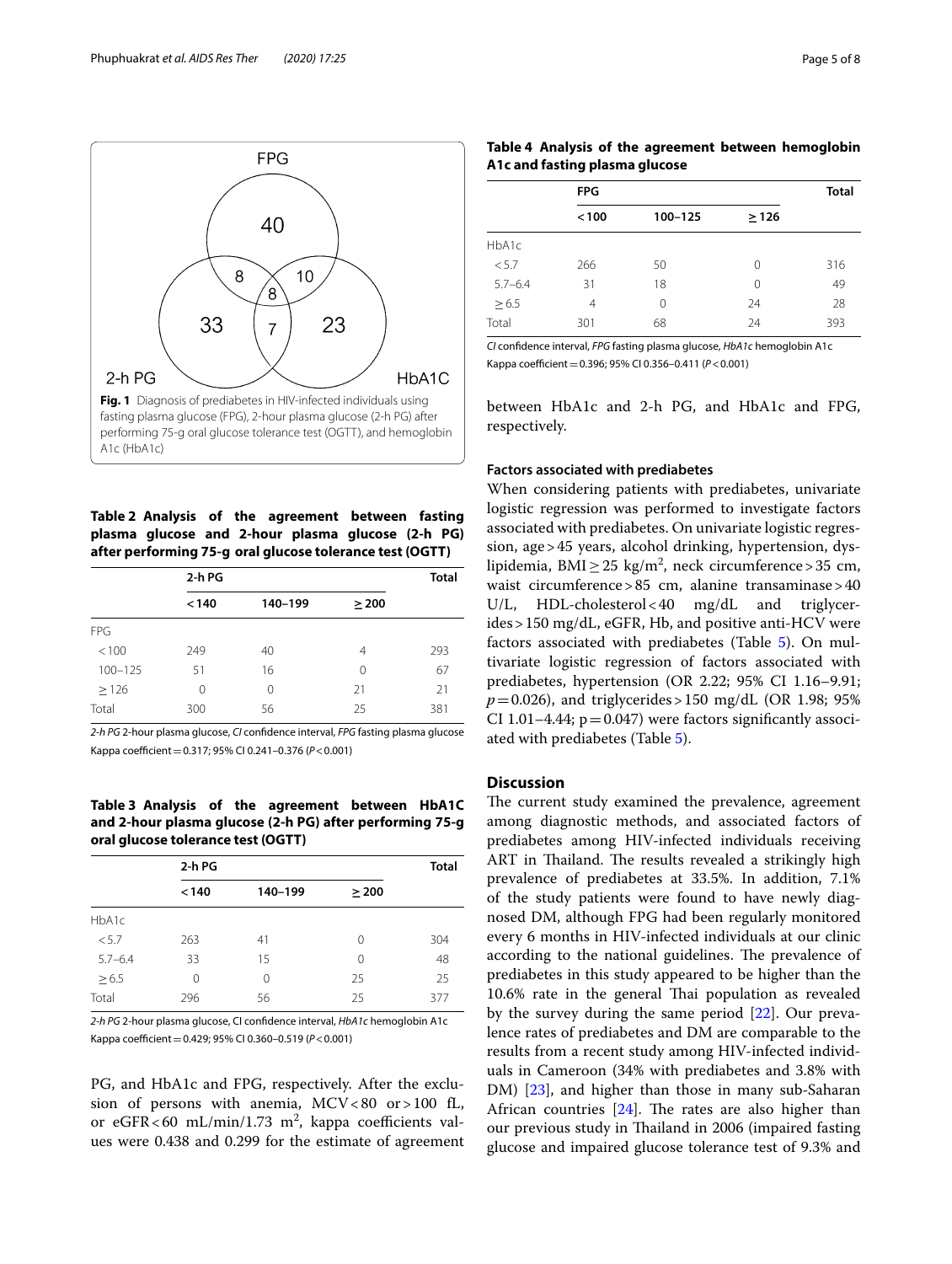| <b>Factors</b>                              | Univariate analysis |                |         | Multivariate analysis |                |         |
|---------------------------------------------|---------------------|----------------|---------|-----------------------|----------------|---------|
|                                             | <b>OR</b>           | 95% CI         | p value | <b>OR</b>             | 95% CI         | p value |
| $Age > 45$ years old                        | 2.03                | $1.29 - 3.17$  | 0.002   | 1.89                  | $0.84 - 4.25$  | 0.127   |
| Alcohol drinking <sup>A</sup>               | 1.78                | $1.14 - 2.80$  | 0.012   | 1.44                  | $0.68 - 3.04$  | 0.337   |
| Hypertension                                | 3.03                | $1.63 - 5.61$  | < 0.001 | 3.38                  | 1.16-9.91      | 0.026   |
| Dyslipidemia                                | 1.65                | $1.04 - 2.62$  | 0.034   | 1.46                  | $0.69 - 3.09$  | 0.327   |
| Body mass index $\geq$ 25 kg/m <sup>2</sup> | 1.65                | $1.02 - 2.66$  | 0.041   | 1.06                  | $0.39 - 2.88$  | 0.916   |
| Neck circumference > 35 cm                  | 2.33                | 1.48-3.65      | < 0.001 | 1.34                  | $0.52 - 3.48$  | 0.548   |
| Waist circumference > 85 cm                 | 2.19                | 1.40-3.44      | 0.001   | 0.93                  | $0.33 - 2.60$  | 0.887   |
| ALT > 40 U/L                                | 1.79                | $1.13 - 2.84$  | 0.013   | 1.54                  | $0.71 - 3.35$  | 0.273   |
| HDL cholesterol < 40 mg/dL                  | 1.64                | $1.00 - 2.70$  | 0.050   | 1.11                  | $0.45 - 2.75$  | 0.814   |
| Triglycerides > 150 mg/dL                   | 2.72                | 1.74-4.26      | < 0.001 | 2.11                  | $1.01 - 4.44$  | 0.047   |
| eGFR                                        | 0.98                | $0.97 - 0.99$  | 0.003   | 0.99                  | $0.96 - 1.01$  | 0.183   |
| Hemoglobin                                  | 1.14                | $1.01 - 1.29$  | 0.037   | 0.98                  | $0.79 - 1.22$  | 0.856   |
| Positive anti-HCV                           | 3.21                | $0.87 - 11.80$ | 0.080   | 3.98                  | $0.98 - 16.24$ | 0.054   |

<span id="page-5-0"></span>**Table 5 Univariate and multivariate analysis of factors associated with prediabetes**

<sup>a</sup> Currently drinking or the previous history of drinking

*ALT* alanine transaminase, *CI* confdence interval, *eGDR* estimated glomerular fltration rate, *HCV* hepatitis C virus, *HDL* high-density lipoprotein, *OR* odds ratio

18.6%, respectively) [\[17](#page-6-12)], and in 2009 (27.5% determined by FPG and/or HbA1c) [[25](#page-7-5)], suggesting that the rate of dysglycemia among HIV-infected individuals may be rising.

For the prediabetes diagnostic methods, we observed the interpretation varied throughout the three methods. Our results showed that FPG revealed the highest numbers, whereas HbA1C revealed the lowest numbers of prediabetes diagnosis. This was consistent with previous fndings demonstrating lower sensitivity of HbA1C compared to FPG in detecting prediabetes [[26,](#page-7-6) [27](#page-7-7)]. Overall, the kappa coefficient values of each pairing were  $0.3-0.5$ , which corresponded to minimal to weak agreement of each method  $[28]$  $[28]$ . This is similar to a large study in the general Thai population which revealed the kappa statistic for the agreement of FPG and 2 h-PG was 0.55 [\[29](#page-7-9)]. In HIV-infected patients, Coelho and coworkers demonstrated poor agreement of prediabetes and DM diagnostic methods [[30](#page-7-10)] with HbA1c being the least sensitive method and OGTT being the most sensitive method. A previous study in non-diabetic persons showed diferent types of anemia infuenced HbA1c diferently [\[31](#page-7-11)]. Chronic kidney disease (CKD) was also shown to afect HbA1c levels  $[32, 33]$  $[32, 33]$  $[32, 33]$  $[32, 33]$ . The kappa coefficient values remained approximately the same after excluding persons with anemia, macrocytosis, microcytosis, and CKD stage 3 or greater. Using FPG alone, prediabetes was missed in 48.8% of our patients, while using FPG and HbA1c increased the detection rate to 74.4%. Performing OGTT routinely might not be practical in clinical settings. However, a recent study demonstrated that random plasma glucose levels below a typical threshold of diabetes were

predictive of diabetes development [\[34\]](#page-7-14). Such levels have not been explored in prediabetes but could potentially increase the detection rate.

From the multivariate analysis, hypertension and triglycerides>150 mg/dL were factors signifcantly associated with prediabetes among HIV-infected individuals. These factors are recognized as risk factors for DM [\[21](#page-7-1)]. A recent study from China has shown that hypertension and prediabetes together increase the risk of cardiovascular disease [\[35](#page-7-15)]. Triglycerides>150 mg/dl, common in patients with uncontrolled DM, was another factor independently associated with prediabetes in the present study. A study in Bangladesh had previously demonstrated that high triglycerides were associated with prediabetes as well [[36](#page-7-16)]. HCV infection was known to associate with insulin resistance and prediabetes [[37](#page-7-17)]. In this study, positive anti-HCV showed borderline statistical significance. This might be due to the incomplete data on HCV coinfection.

The strength of our study was the detailed analysis of glycemia estimation using different methods. There were some limitations in the present study. As this was the cross-sectional study, we did not repeat the tests in the absence of unequivocal hyperglycemia according to the criteria for the diagnosis of diabetes recommended by the American Diabetes Association [[21\]](#page-7-1). However, the guidelines suggest that for prediabetes testing, FPG, 2 h-PG, and A1C are equally appropriate. We recruited only HIVinfected patients who received ART with an undetectable plasma viral load. Thus, the results from the present study might not be applicable to the ART-naïve HIVinfected population or HIV-infected patients without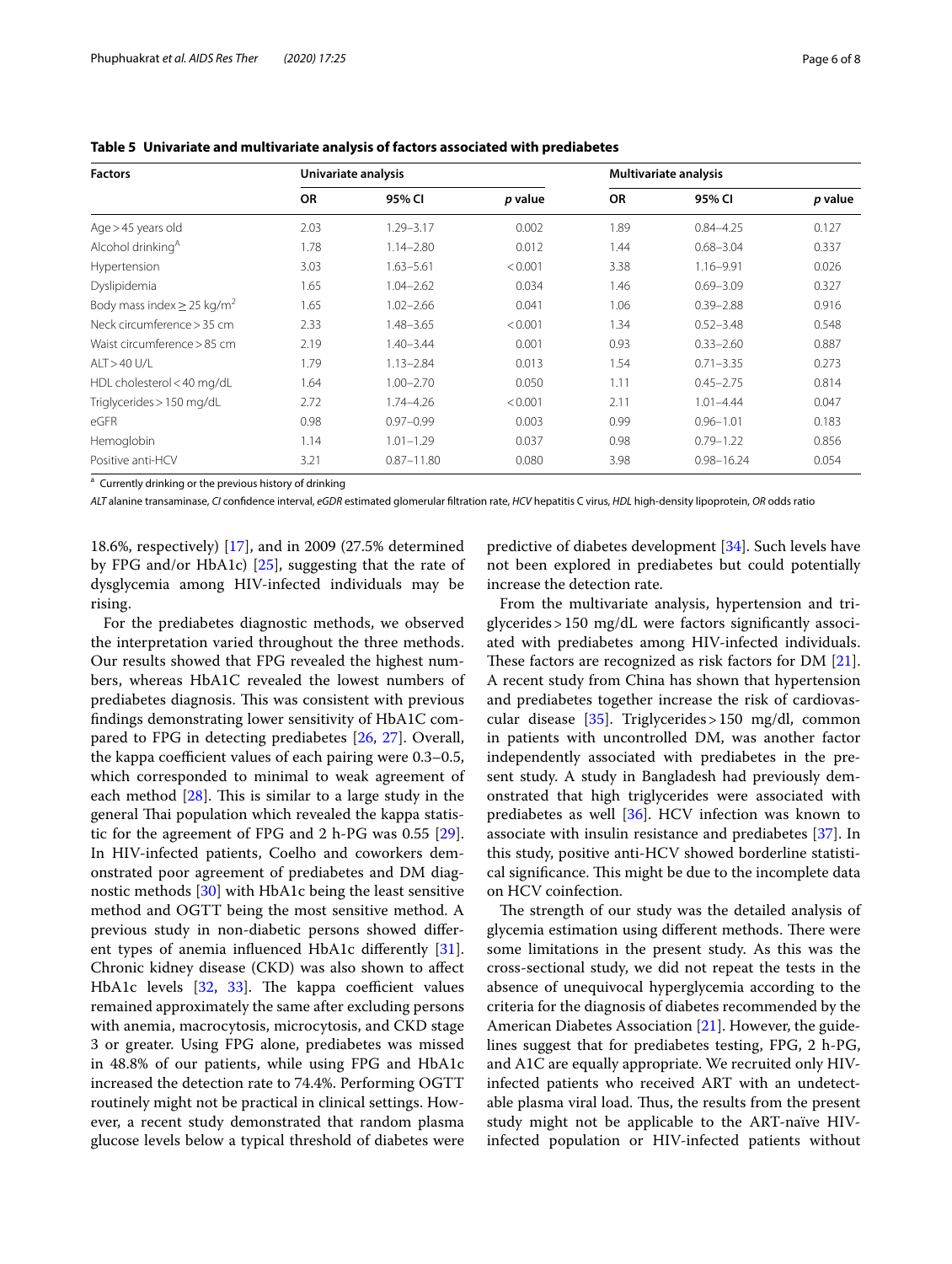successful ART. Since the prevalence of prediabetes varies between diferent ethnic groups, the results may not be implied for non-Asian populations.

# **Conclusions**

In summary, we observed the high prevalence of prediabetes among HIV-infected Thai patients receiving ART. The diagnosis methods of prediabetes have minimal to weak agreement. Using FPG together with HbA1c increased the detection rate to approximately 75% of prediabetes patients. Hypertension and triglycerides level over 150 mg/dL are factors signifcantly associated with prediabetes. HIV-infected patients that present with any of these factors should be assessed for prediabetes and progression to DM.

#### **Abbreviations**

2-h PG: 2-hour plasma glucose; ANOVA: Analysis of variance; ART: Antiretroviral therapy; BMI: Body mass index; CI: Confdence interval; CKD: Chronic kidney disease; DM: Diabetes; eGFR: Estimated glomerular fltration rate; FPG: Fasting plasma glucose; Hb: Hemoglobin; HbA1c: Hemoglobin A1c; Hct: Hematocrit; HCV: Hepatitis C virus; HDL: High-density lipoprotein; HIV: Human immunodefciency virus; LDL: Low-density lipoprotein; MCV: Mean corpuscular volume; NNRTI: Non-nucleoside reverse transcriptase inhibitor; OGTT: Oral glucose tolerance test; OR: Odds ratio; PI: Protease inhibitor.

#### **Acknowledgements**

The authors would like to thank all patients for participating in this study.

#### **Author contributions**

Conceptualization: AP, HN, SR, SS. Data curation: SS. Methodology: HN, SR, SS. Formal analysis: AP, SS. Funding acquisition: SS. Investigations: SS. Project administration: SS. Writing—original draft: AP, SS. Writing—review and editing: AP, HN, SR, SS. All authors read and approved the fnal manuscript.

## **Funding**

This study was supported by grants from the Faculty of Medicine Ramathibodi Hospital, Mahidol University and the Thailand Research Fund (RTA6080009).

#### **Availability of data and materials**

The datasets used and/or analyzed during the current study are available from the corresponding author on reasonable request.

# **Ethics approval and consent to participate**

The study protocol was reviewed and approved by the Ethical Clearance Committee on Human Right Related to Research Involving Human Subjects of the Faculty of Medicine Ramathibodi Hospital, Mahidol University. Written informed consent was obtained from all participants.

#### **Consent for publication**

Not applicable.

#### **Competing interests**

The authors declare no confict of interest for this article.

## **Author details**

<sup>1</sup> Department of Medicine, Faculty of Medicine Ramathibodi Hospital, Mahidol University, Bangkok, Thailand. <sup>2</sup> Division of Endocrinology, Diabetes and Metabolism, University of Illinois at Chicago, Chicago, IL, USA.<sup>3</sup> Chakri Naruebodindra Medical Institute, Faculty of Medicine Ramathibodi Hospital, Mahidol University, 111 Moo 14, Bang Pla, Bang Phli, Samut Prakan 10540, Thailand.

Received: 16 November 2019 Accepted: 15 May 2020 Published online: 24 May 2020

# **References**

- <span id="page-6-0"></span>Brown TT, Cole SR, Li X, Kingsley LA, Palella FJ, Riddler SA, et al. Antiretroviral therapy and the prevalence and incidence of diabetes mellitus in the multicenter AIDS cohort study. Arch Intern Med. 2005;165:1179–84.
- <span id="page-6-1"></span>2. Kalayjian RC, Machekano RN, Rizk N, Robbins GK, Gandhi RT, Rodriguez BA, et al. Pretreatment levels of soluble cellular receptors and interleukin-6 are associated with HIV disease progression in subjects treated with highly active antiretroviral therapy. J Infect Dis. 2010;201:1796–805.
- <span id="page-6-2"></span>3. Neuhaus J, Jacobs DR Jr, Baker JV, Calmy A, Duprez D, La Rosa A, et al. Markers of infammation, coagulation, and renal function are elevated in adults with HIV infection. J Infect Dis. 2010;201:1788–95.
- <span id="page-6-3"></span>4. Bourgi K, Wanjalla C, Koethe JR. Infammation and metabolic complications in HIV. Curr HIV/AIDS Rep. 2018;15:371–81.
- <span id="page-6-4"></span>5. Betene ADC, De Wit S, Neuhaus J, Palfreeman A, Pepe R, Pankow JS, et al. Interleukin-6, high sensitivity C-reactive protein, and the development of type 2 diabetes among HIV-positive patients taking antiretroviral therapy. J Acquir Immune Defc Syndr. 2014;67:538–46.
- <span id="page-6-5"></span>6. Diabetes Prevention Program Research Group, Knowler WC, Fowler SE, Hamman RF, Christophi CA, Hofman HJ, et al. 10-year follow-up of diabetes incidence and weight loss in the diabetes prevention program outcomes study. Lancet. 2009;374:1677–86.
- <span id="page-6-6"></span>7. Forouhi NG, Luan J, Hennings S, Wareham NJ. Incidence of Type 2 diabetes in England and its association with baseline impaired fasting glucose: the Ely study 1990-2000. Diabet Med. 2007;24:200–7.
- <span id="page-6-7"></span>Nathan DM, Davidson MB, DeFronzo RA, Heine RJ, Henry RR, Pratley R, et al. Impaired fasting glucose and impaired glucose tolerance: implications for care. Diabetes Care. 2007;30:753–9.
- <span id="page-6-8"></span>9. Barr EL, Zimmet PZ, Welborn TA, Jolley D, Magliano DJ, Dunstan DW, et al. Risk of cardiovascular and all-cause mortality in individuals with diabetes mellitus, impaired fasting glucose, and impaired glucose tolerance: the Australian Diabetes, Obesity, and Lifestyle Study (AusDiab). Circulation. 2007;116:151–7.
- 10. Emerging Risk Factors Collaboration, Sarwar N, Gao P, Seshasai SR, Gobin R, Kaptoge S, et al. Diabetes mellitus, fasting blood glucose concentration, and risk of vascular disease: a collaborative meta-analysis of 102 prospective studies. Lancet. 2010;375:2215–22.
- 11. Hoehner CM, Greenlund KJ, Rith-Najarian S, Casper ML, McClellan WM. Association of the insulin resistance syndrome and microalbuminuria among nondiabetic native Americans. The Inter-Tribal Heart Project. J Am Soc Nephrol. 2002;13:1626–34.
- 12. Melsom T, Mathisen UD, Ingebretsen OC, Jenssen TG, Njolstad I, Solbu MD, et al. Impaired fasting glucose is associated with renal hyperfltration in the general population. Diabetes Care. 2011;34:1546–51.
- 13. Nguyen TT, Wang JJ, Wong TY. Retinal vascular changes in pre-diabetes and prehypertension: new fndings and their research and clinical implications. Diabetes Care. 2007;30:2708–15.
- <span id="page-6-9"></span>14. Plantinga LC, Crews DC, Coresh J, Miller ER 3rd, Saran R, Yee J, et al. Prevalence of chronic kidney disease in US adults with undiagnosed diabetes or prediabetes. Clin J Am Soc Nephrol. 2010;5:673–82.
- <span id="page-6-10"></span>15. Dream Trial Investigators, Gerstein HC, Yusuf S, Bosch J, Pogue J, Sheridan P, et al. Efect of rosiglitazone on the frequency of diabetes in patients with impaired glucose tolerance or impaired fasting glucose: a randomised controlled trial. Lancet. 2006;368:1096–105.
- <span id="page-6-11"></span>16. Knowler WC, Barrett-Connor E, Fowler SE, Hamman RF, Lachin JM, Walker EA, et al. Reduction in the incidence of type 2 diabetes with lifestyle intervention or metformin. N Engl J Med. 2002;346:393–403.
- <span id="page-6-12"></span>17. Chantrathamachart P, Sungkanuparph S, Kiertiburanakul S, Malathum K. Diabetes mellitus and hypertension in HIV-infected patients receiving antiretroviral therapy: a pilot study. J Infect Dis Antimicrob Agent. 2006;23:131–8.
- <span id="page-6-13"></span>18. Kim PS, Woods C, Georgoff P, Crum D, Rosenberg A, Smith M, et al. A1C underestimates glycemia in HIV infection. Diabetes Care. 2009;32:1591–3.
- <span id="page-6-14"></span>19. Slama L, Palella FJ Jr, Abraham AG, Li X, Vigouroux C, Pialoux G, et al. Inaccuracy of haemoglobin A1c among HIV-infected men: efects of CD4 cell count, antiretroviral therapies and haematological parameters. J Antimicrob Chemother. 2014;69:3360–7.